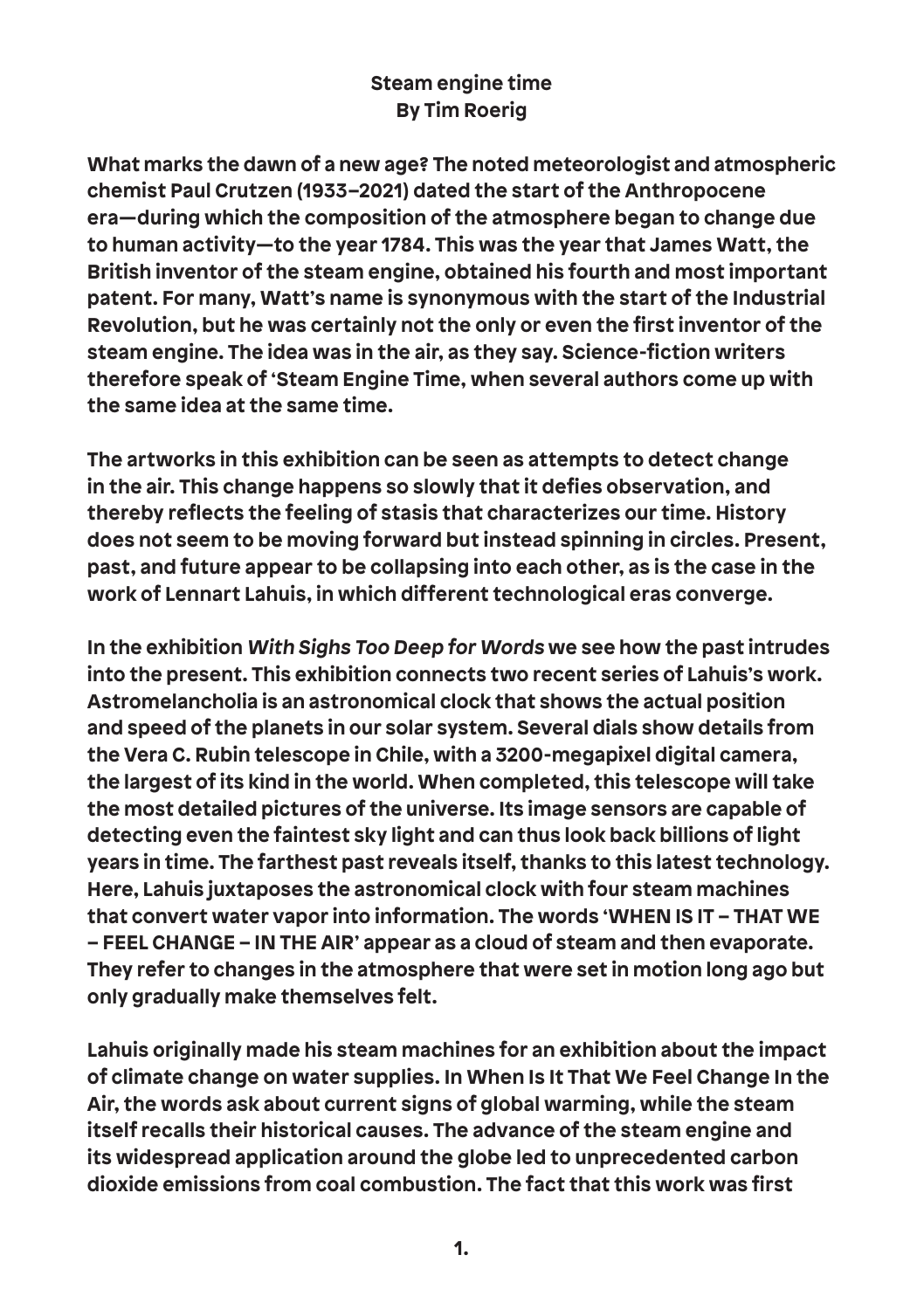**exhibited in a former steam engine factory at the Grand-Hornu adds another layer of meaning. For that exhibition, Lahuis printed construction drawings from the factory archives on the crates of the machines. He later erased the drawings with white epoxy paint, but their traces still remain visible. A series of foam panels on the wall also reveal traces of the artwork's history. The artist originally used these panels as protective coverings while working on his steam machines. He then decided to transform them into independent works, thus salvaging information about his working process that would otherwise be lost.**

**The way information is erased by time is a recurring theme in Lahuis's work. With his steam machines, the artist searches for the limits of the medium. Words appear and disappear without taking on a fixed form, as fleeting as thoughts. With this work, Lahuis takes a new step toward the dematerialization of the written word. In earlier works he wrote texts with water which he allowed to dry in the air so that they slowly became unreadable. In his latest work, the text actually becomes legible through the process of evaporation, even if only for a few seconds. 'WHEN IS IT - THAT WE – FEEL CHANGE – IN THE AIR': Once the words dissolve, the question is left hanging.**

**What do we actually notice about the air that surrounds us? The Earth's atmosphere contains mostly nitrogen and oxygen and varying amounts of water vapor. The proportion of carbon dioxide and other greenhouse gases is minimal. All we can observe of these without using special equipment are fluctuations in temperature, humidity, and sometimes atmospheric pressure. The air itself remains elusive. Perhaps that is why writers associate air with thought. It manifests itself only through its effects in the visible world, as it does during a storm. Moreover, the fact that radio waves travel invisibly through the ether feeds the notion that ideas can spread through the air. Lahuis seems to allude to this in the patent application for his steam machines. They are legally defined as 'an application for information transfer in water vapor.' Although it is not shown here, his patent application suggests a poetic attempt to own an idea. To whom does an idea belong? Does it originate in the spirit of the times or in the mind of the individual who conceived it?**

**Whatever their origins, technological discoveries often lead to fundamental insights. Even if the first steam engines were revolutionary, they were also highly inefficient. The vast majority of heat was not converted to motion but was lost in the process. In hot factory halls, workers felt the change in the air. The search for an explanation for the mystery of escaping heat led the German physicist Rudolf Clausius (1822–1888) to discover that**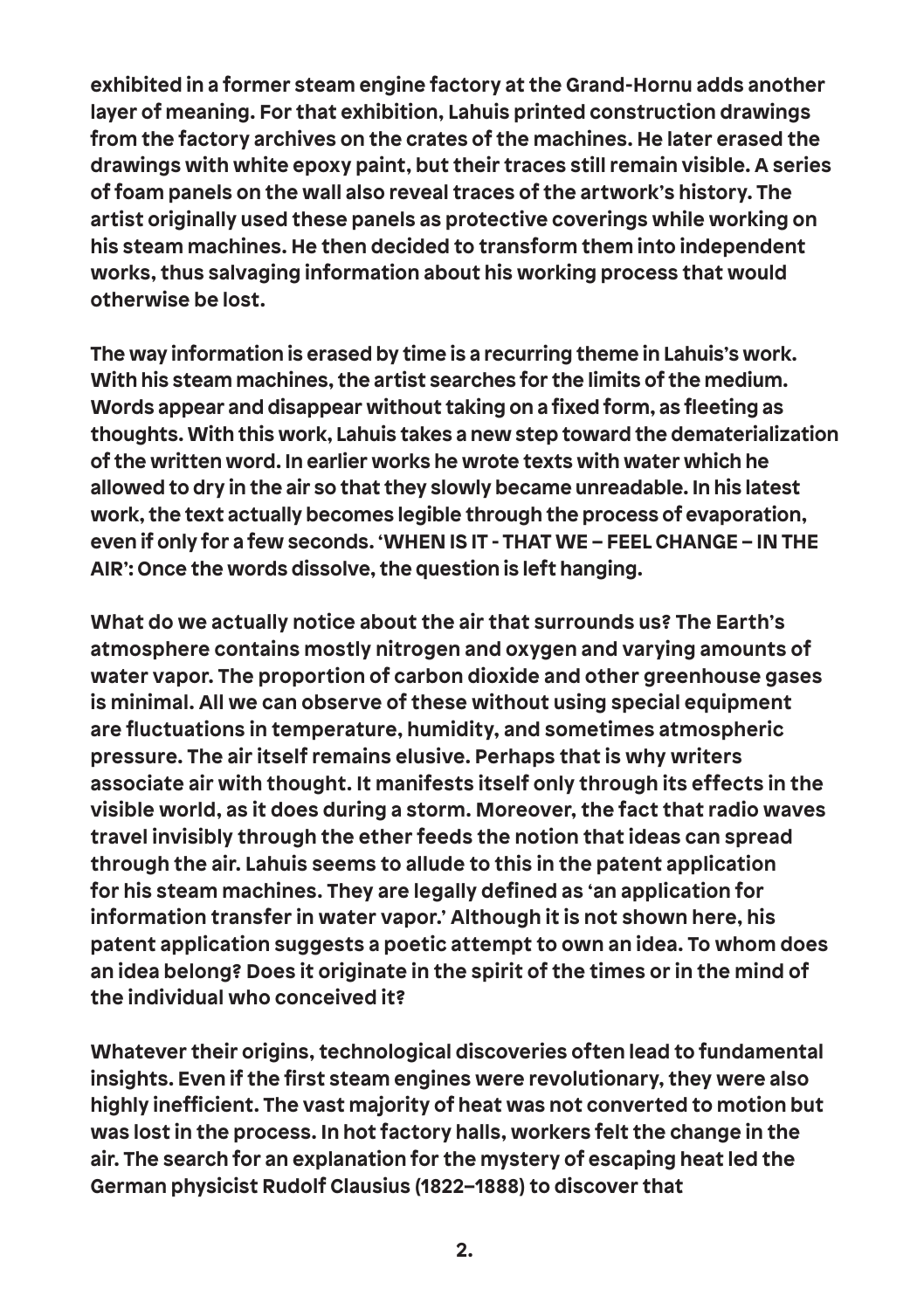**energy is inevitably lost when heat is converted into motion. He called this phenomenon 'entropy' and showed that the energy loss is irreversible. For the first time, it was scientifically demonstrated what people already knew from experience, namely that some changes cannot be reversed. Clausius thus proved that time moves in one direction. But if that is the case, why do we still feel that we are being overtaken by the past?**

**Since the beginning of the Industrial Revolution, time seems to be moving ever faster. After all, technological progress means that more actions can be performed within the same period of time. There is no time to stand still, which is why it can be tempting to escape into memories, as a kind of protest against the relentless march of time. The resulting feeling of being lost between past and present is aptly expressed in the text on one of the dials in the exhibition: 'finding those hours that have lost their clock.' This phrase is often attributed to the Chilean poet Vicente Huidobro (1843–1948), but cannot be found in his oeuvre. In effect, the words have detached themselves from their supposed author and float freely in the air. Lahuis translated them into countless tiny dots of light that he photographed with his camera. The image unmistakably evokes a starry sky, reminding us that when we look up at the sky at night, we literally stare back in time. Two other photographs in the exhibition have also been distanced from their authors. They are based on generic stock images used, for instance, in advertising and on calendars. The artist has reversed the relationship between photographic image and paper by printing the images on the backboard of a frame and covering them with a layer of wax and paper on glass. Consequently, the images are barely legible but their titles (Camera and February) suggest that their subject matter pertains to the capturing of light and time, respectively.**

**On two other dials, Lahuis has included details of the image sensors of the new Vera C. Rubin telescope. Energy emitted by stars in the form of light particles is converted by these sensors into electrons and translated into a digital image consisting of 3.2 billion pixels. Lahuis has set the still images in motion by mounting them on an astronomical clock. His timepiece allows us to read solar time, sidereal time (star time), the lunar cycle, and solar and lunar eclipses. It is accompanied by a comprehensive manual prepared by the graphic design studio Our Polite Society. The visible mechanism of the timepiece is ingenious in its poetic simplicity. In the context of this exhibition, it seems to express a nostalgia for slowness. The circles of the dial rotate so slowly that their movement is barely perceptible. The only reminder of the passage of time is the contrast between the anachronistic technique of the timepiece and the advanced technology of the telescope.**